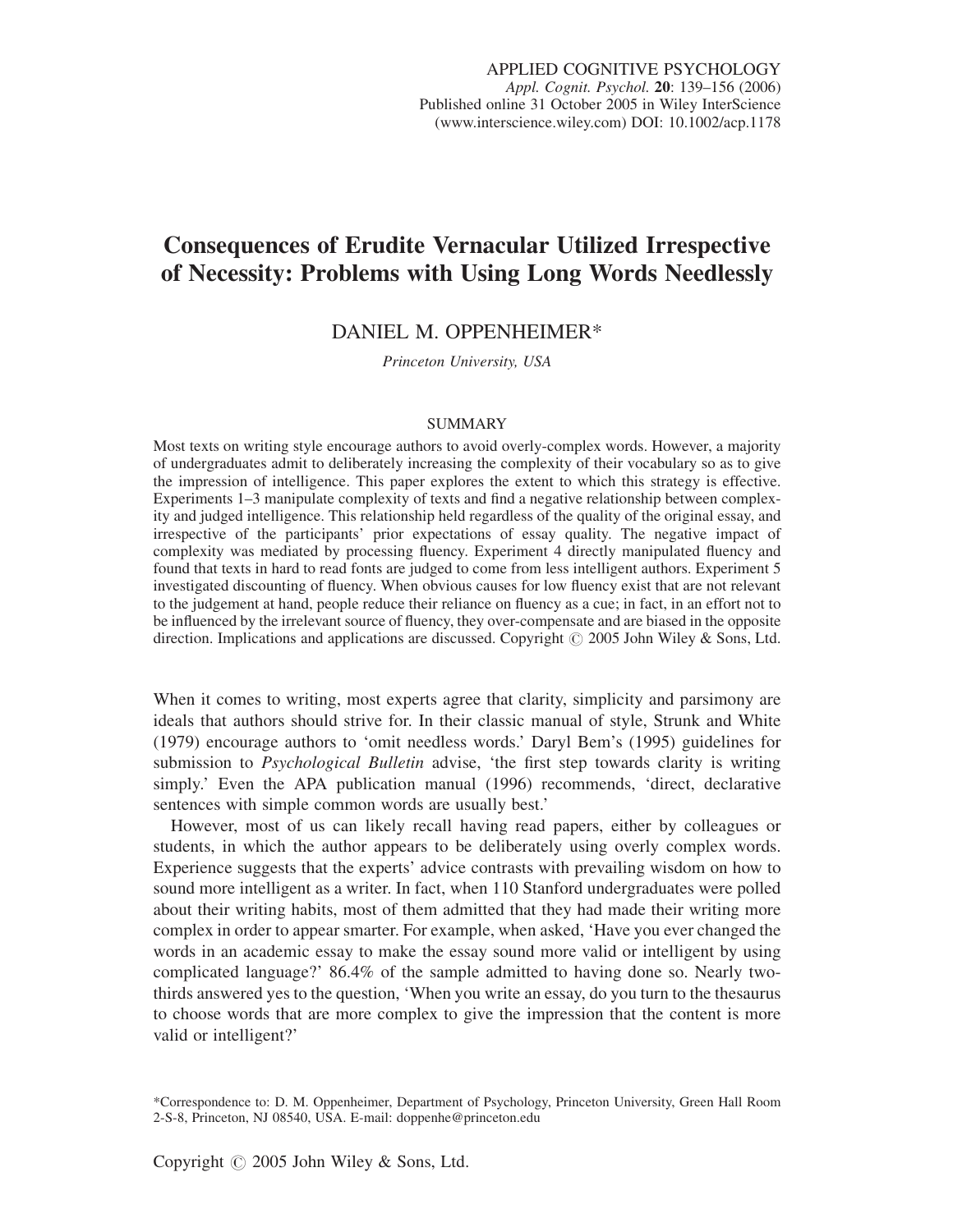There are many plausible reasons that the use of million-dollar words would lead readers to believe that an author is smart. Intelligence and large vocabularies are positively correlated (Spearman, 1904). Therefore, by displaying a large vocabulary, one may be providing cues that he or she is intelligent as well. Secondly, writers are assumed to be conforming to the Gricean maxim of manner, 'avoid obscurity of expression' (Grice, 1975). If authors are believed to be writing as simply as possible, but a text is nonetheless complex, a reader might believe that the ideas expressed in that text are also complex, defying all attempts to simplify the language. Further, individuals forced to struggle through a complex text might experience dissonance if they believe that the ideas being conveyed are simple (Festinger, 1957). Thus, individuals might be motivated to perceive a difficult text as being more worthwhile, thereby justifying the effort of processing.

Indeed, there is some evidence that complex vocabulary can be indicative of a more intelligent author. For example, Pennebaker and King (1999) have shown that the percentage of long words used in class assignments positively correlates with SAT scores and exam grades on both multiple choice and essay tests. However it is difficult to draw conclusions about the effectiveness of a strategy of complexity from this data. The study did not look at how readers of the texts containing the long words perceived the authors' intelligence. Thus, it is possible that although students using complex vocabularies are objectively very knowledgeable, they might nonetheless be perceived as being less so.

Why might we believe that the experts might be correct in recommending simplicity in writing? One theory that predicts the effectiveness of straightforward writing is that of processing fluency. Simpler writing is easier to process, and studies have demonstrated that processing fluency is associated with a variety of positive dimensions. Fluency leads to higher judgements of truth (Reber & Schwarz, 1999), confidence (Norwick & Epley, 2002), frequency (Tversky & Kahneman, 1973), fame (Jacoby, Kelley, Brown, & Jasechko, 1989), and even liking (Reber, Winkielman, & Schwarz, 1998). Furthermore, the effects of fluency are strongest when the fluency is discrepant—when the amount of experienced fluency is surprising (Whittlesea & Williams, 2001a, 2001b). As such, it would not be surprising if the lower fluency of overly complex texts caused readers to have negative evaluations of those texts and the associated authors, especially if the complexity was unnecessary and thus surprising readers with the relative disfluency of the text.

Both the experts and prevailing wisdom present plausible views, but which (if either) is correct? The present paper provides an empirical investigation of the strategy of complexity, and finds such a strategy to be unsuccessful. Five studies demonstrate that the loss of fluency due to needless complexity in a text negatively impacts raters' assessments of the text's authors.

#### EXPERIMENT 1

Experiment 1 aimed to answer several simple questions. First, does increasing the complexity of text succeed in making the author appear more intelligent? Second, to what extent does the success of this strategy depend on the quality of the original, simpler writing? Finally, if the strategy is unsuccessful, is the failure of the strategy due to loss of fluency? To answer these questions, graduate school admission essays were made more complex by substituting some of the original words with their longest applicable thesaurus entries.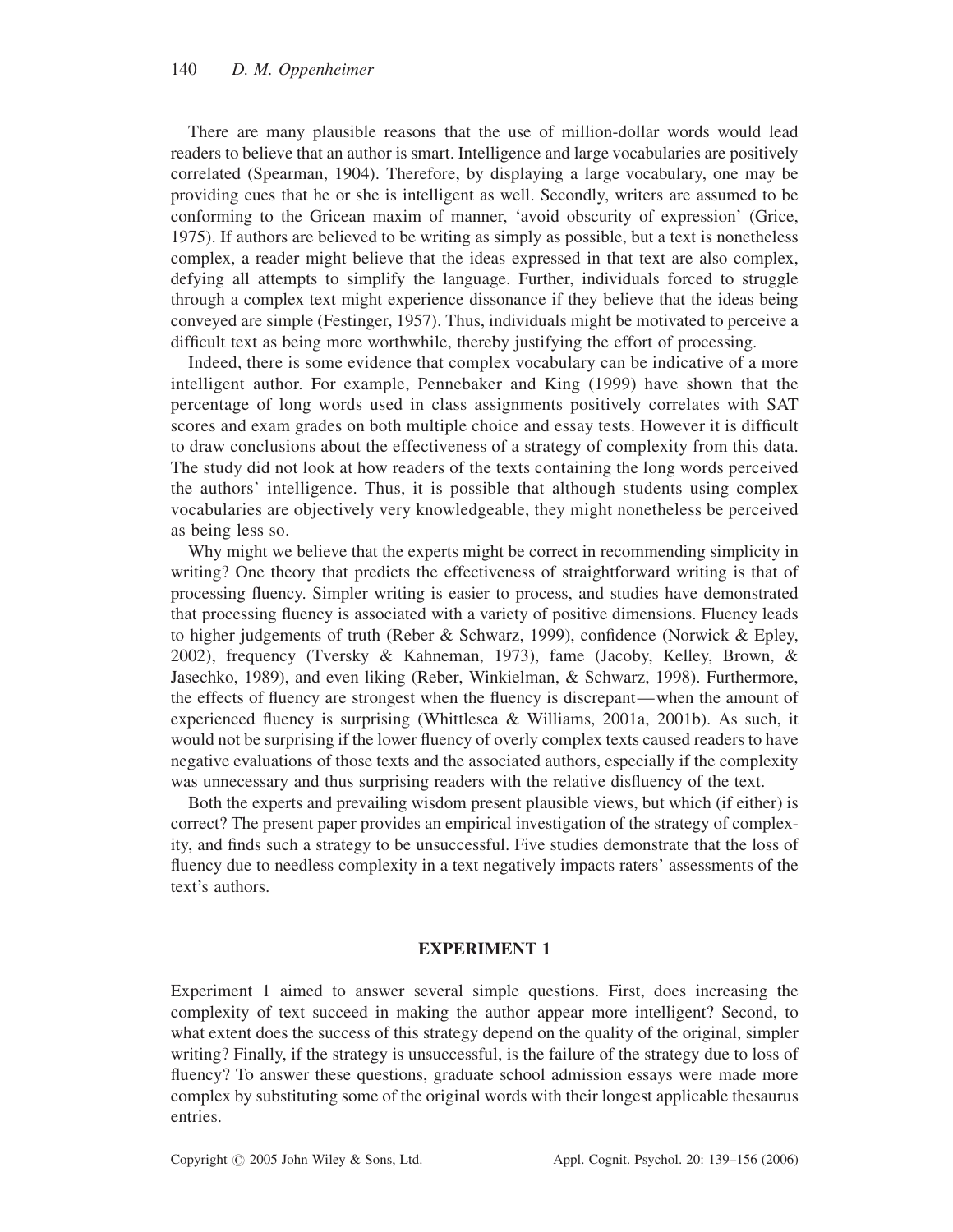While word length is not perfectly interchangeable with sentence complexity— for example, complexity can come from grammatical structure or infrequent words as well—it is a useful proxy. Using length as a manipulation of complexity allows for a simple, easily replicable word replacement algorithm. By keeping content constant and varying the complexity of vocabulary, it was possible to investigate the effectiveness of complexity.

#### Participants and procedure

Seventy-one Stanford University undergraduates participated to fulfil part of a course requirement. The survey was included in a packet of unrelated one-page questionnaires. Packets were distributed in class, and participants were given a week to complete the entire packet.

#### Stimuli and design

Six personal statements for admissions to graduate studies in English Literature were downloaded from writing improvement websites. The essays varied greatly both in content and quality of writing. Logical excerpts ranging from 138 to 253 words in length were then taken from each essay. A 'highly complex' version of each excerpt was prepared by replacing every noun, verb and adjective with its longest entry in the Microsoft Word 2000 thesaurus. Words that were longer than any thesaurus entry, were not listed in the thesaurus, or for which there was no entry with the same linguistic sense were not replaced. If two entries were of the same length, the replacement was chosen alphabetically. When necessary, minor modifications were made to the essay to maintain the grammatical structure of a sentence (e.g. replacing 'an' with 'a' for replacement words beginning with consonants). A 'moderately complex' version of each excerpt was created using the same algorithm as above, except replacing only every third applicable word. Examples of the stimuli can be found in the appendix.

Each participant received only one excerpt. Participants were informed that the excerpt came from a personal statement for graduate study in the Stanford English department. They were instructed to read the passage, decide whether or not to accept the applicant, and rate their confidence in their decision on a  $7$ -point scale.<sup>1</sup> They were then asked how difficult the passage was to understand, also on a seven-point scale.

#### **Results**

The data of one participant was discarded due to an illegible answer. Analysis of the manipulation check showed that more complex texts were more difficult to read.  $(x = 2.9,$ 4.0 and 4.3 for simple, moderately complex and highly complex, respectively). These differences were reliable,  $F(2, 68) = 4.46$ ,  $p < 0.05$ , Cohen's  $f = 0.18$ . For other analyses, acceptance ratings  $(+1$  for accept,  $-1$  for reject) were multiplied by confidence ratings to create a  $-7$  to 7 scale of admission confidence. Level of complexity had a reliable influence on admission confidence ratings,  $F(2, 70) = 2.46$ ,  $p < 0.05$ , Cohen's  $f = 0.12$ .

<sup>&</sup>lt;sup>1</sup>With the exception of the dichotomous admissions decision, all dependent measures reported in this paper are seven point scales ranging from  $1 = 'not$  at all' to  $7 = 'very'.$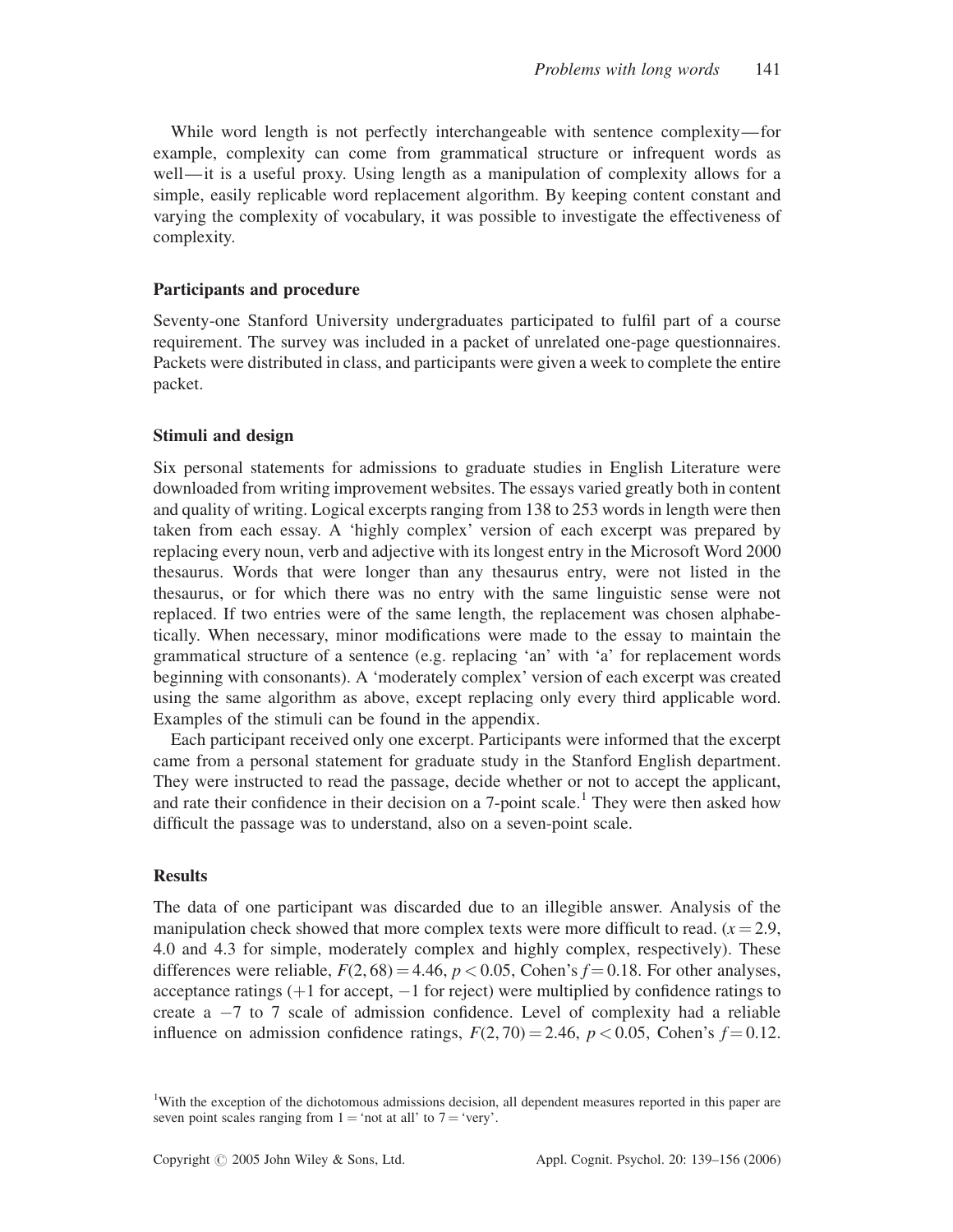

Figure 1. Acceptance ratings (on  $a - 7$  to 7 scale) for each level of complexity

Highly complex essays (mean  $= -2.1$ ) were rated more negatively than moderately complex essays (mean  $= -0.17$ ), which in turn were rated more negatively than the original essays  $(x=0.67)^2$ . These differences are summarized in Figure 1. Additionally, the excerpts reliably varied in quality; average admissions confidence ratings ranged from—3.1 to 1.8  $F(5, 70) = 2.2$ ,  $p < 0.05$ , Cohen's  $f = 0.12$ . However, there was no reliable interaction between the quality of the initial excerpt and the level of complexity  $F(10, 70) = 1.4, p > 0.10$ , Cohen's  $f = 0.07$ .

To determine if the negative influence of complexity on admissions ratings was due to differences in fluency, a mediation analysis was run using difficulty of comprehension as a mediator. Level of complexity was reliably correlated with acceptance ratings,  $r(69) = -0.24$ ,  $p < 0.05$  and difficulty of comprehension  $r(69) = 0.32$ ,  $p < 0.05$ . However, when controlling for difficulty of comprehension, the relationship between complexity and acceptance was drastically reduced  $r(69) = -0.14$ ,  $p > 0.1$ , while controlling for complexity did not remove the relationship between difficulty and acceptance  $r(69) = -0.25$ ,  $p < 0.05$ . A Sobel test demonstrated this mediation to be reliable,  $z = 2.1$ ,  $p < 0.05$ . These results are summarized in Figure 2.

## Discussion

The results of Experiment 1 suggest that contrary to prevailing wisdom, increasing the complexity of a text does not cause an essay's author to seem more intelligent. In fact, the opposite appears to be true. Complex texts were less likely than clear texts to lead to acceptance decisions in a simulated admissions review. Simple texts were given higher ratings than moderately complex texts, which were, in turn, given better ratings than highly complex texts. Additionally, this trend was found regardless of the quality of the original essay. Complexity neither disguised the shortcomings of poor essays, nor enhanced the appeal of high-quality essays. The mediation analysis suggests that the

 $2$ Post-hoc analysis revealed that the 'moderate complexity' condition was not reliably different from either the 'highly complexity' or control conditions.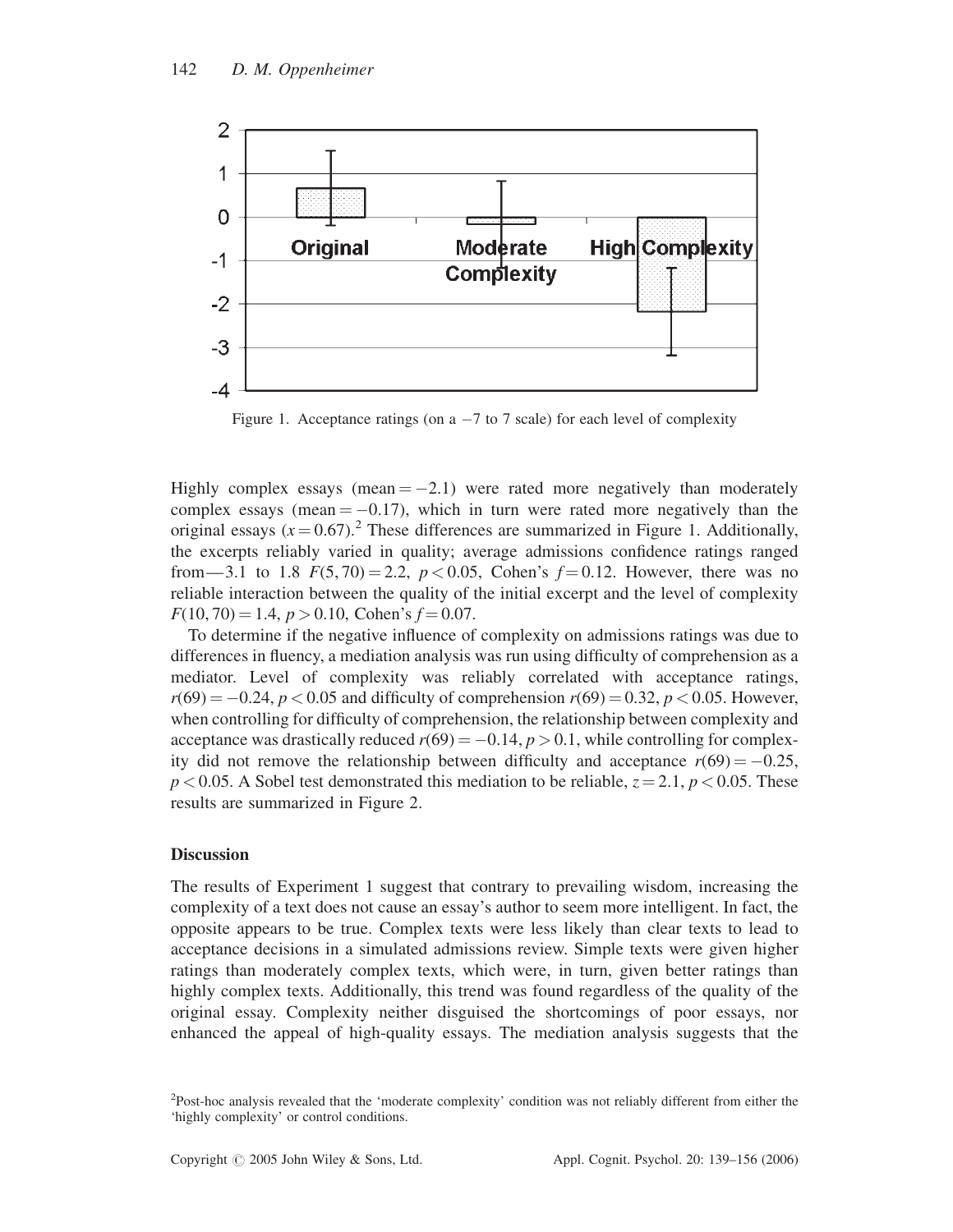

Figure 2. Mediation analysis in Experiment 1

reason that simple texts are viewed more positively than complex texts was due to fluency. Complex texts are difficult to read, which in turn leads to lower ratings.

Even though Experiment 1 is suggestive, there are several problems that need to be resolved before any conclusions can be drawn. First, it is possible that the reason that complexity was unsuccessful was that words were misused. In an effort to prevent experimenter biases from influencing the data, the word replacement process was algorithmic, and left little room for human judgement. Although only synonyms of the appropriate linguistic sense were included, and grammatical editing took place, it is nonetheless possible that some of the replacement words were used slightly out of context, or led to awkward sounding sentences.

Secondly, the domain of college application essays may lead to biases against the strategy of complexity. Participants likely are aware of the widespread use of the strategy—especially in admissions essays—and may be actively discounting the use of complex words. Finally, it could be the case that complexity is differentially successful as a strategy depending upon a reader's prior expectation of the author's intelligence. In Experiment 1, the readers had no reason to think that the authors were particularly intelligent; maybe if the readers had believed the authors to be brilliant at the outset of the experiment, the presence of complex vocabulary would have reinforced such a belief and led to higher ratings.

As such, a second experiment was run to control for the confounds in Experiment 1 and investigate the impact of prior beliefs.

## EXPERIMENT 2

If actively replacing words in an essay may impair the quality of the text, then to test the effects of complex words we need a more natural set of stimuli. Therefore, for Experiment 2 it was necessary to find two essays of identical content, but using different vocabulary, in which the experimenters did not influence word selection. Many texts in foreign languages have multiple translations, which conform to the original meaning of the text, but use different words and grammatical construction. This provides the perfect domain for testing whether complex phrasing and vocabulary hurts perceptions of a text.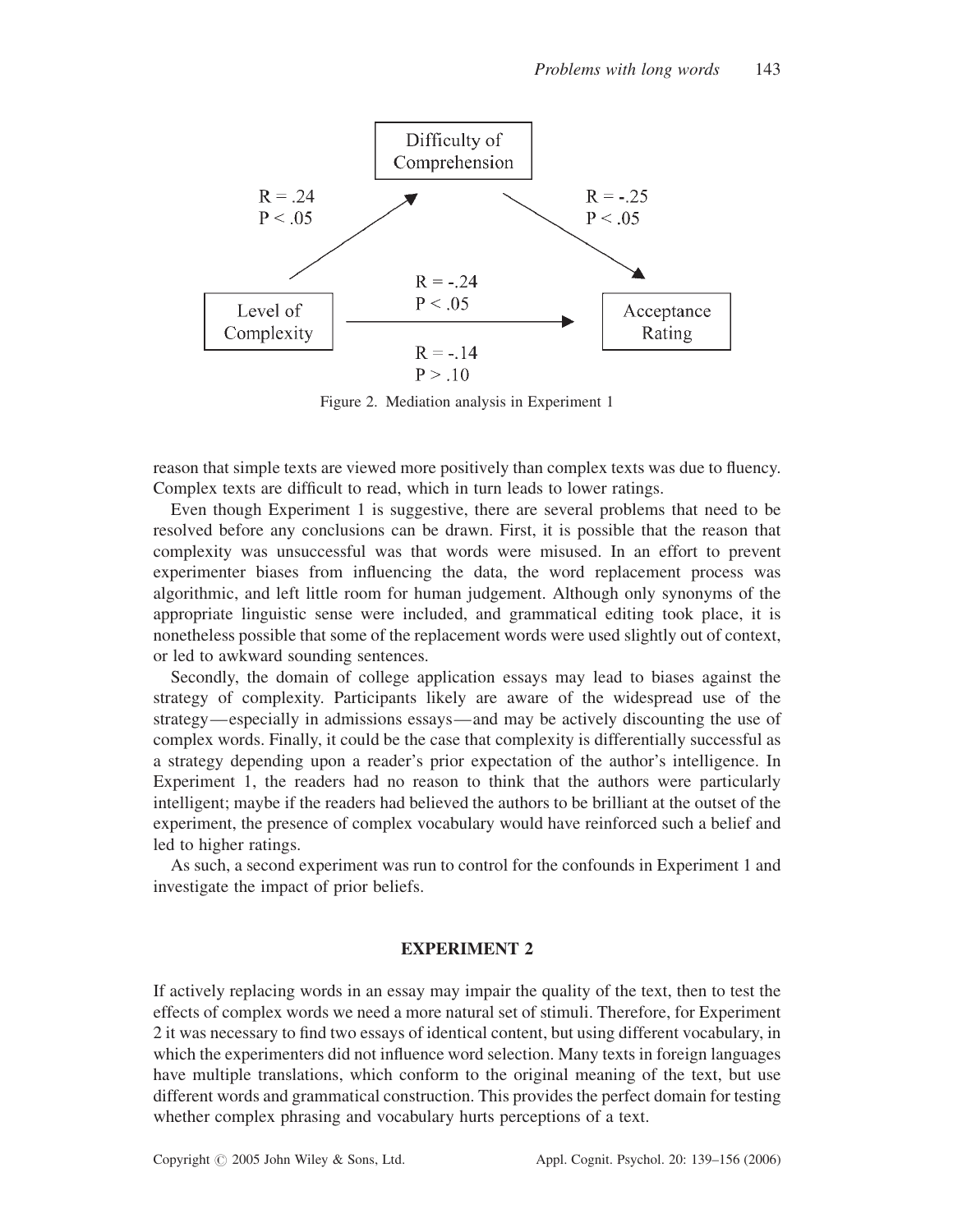#### Participants and procedure

Thirty-nine Stanford University undergraduates participated to fulfil part of a course requirement. The survey was included in a packet of unrelated one-page questionnaires. Packets were distributed in class and participants were given a week to complete the entire packet.

## Stimuli and design

Translations of the first paragraph of Rene Descartes Meditation IV were sought until two renditions of comparable word counts, but contrasting complexity were found. Heffernan's (1990) 98-word translation was judged by two independent raters to be considerably more complex than Tweyman's (1993) 82-word version. The exact stimuli can be found in the appendix.

Each translation was read by half of the participants. Additionally, to manipulate prior expectations of author intelligence, half of the participants were told that the passage came from Descartes, while the rest were told that it came from an anonymous author.<sup>3</sup> Participants were instructed to read the passage and rate the intelligence of the author on a 7-point scale. They were then asked how difficult the passage was to understand, also on a 7-point scale; this question served both as a measure of fluency, and as a manipulation check to verify the difference in complexity of the translations.

## **Results**

Analysis of the manipulation check showed that the Heffernan (1990) translation (mean complexity rating  $= 5.4$ ) was indeed perceived as more complex than the Tweyman (1993) translation (mean complexity rating  $=$  4.5),  $t(37) = 1.77$ ,  $p < 0.05$ , Cohen's  $d = 0.58$ . There were reliable main effects for both complexity,  $F(1, 39) = 3.65$ ,  $p < 0.05$ , Cohen's  $f = 0.18$ , and prior belief,  $F(1, 39) = 17.36$ ,  $p < 0.05$ , Cohen's  $f = 0.45$ ; participants who read the simpler translation and attributed it to Descartes rated the author as more intelligent (mean  $= 6.5$ ) than those reading the complex translation attributed to Descartes  $(mean = 5.6)$ . Those who were given no source for the passage also rated the author as more intelligent in the simple version (mean  $=4.7$ ) than the complex version  $(mean = 4.0)$ . However, there was no reliable interaction between prior belief and level of complexity,  $F(1, 39) = 0.08$ ,  $p > 0.10$ , Cohen's  $f = 0.00$ . The results are summarized in Figure 3.

To determine if the negative influence of complexity on intelligence ratings was due to differences in fluency, a mediation analysis was run using difficulty of comprehension as a mediator.<sup>4</sup> Complexity was reliably correlated negatively with intelligence ratings,  $r(37) = -0.30$ ,  $p < 0.05$ , and positively with difficulty of comprehension,  $r(37) = 0.33$ ,  $p < 0.05$ . However, when controlling for difficulty of comprehension, the relationship between complexity and intelligence ratings was reduced, although still marginally significant,  $r(37) = -0.24$ ,  $0.05 > p < 0.1$ , while controlling for complexity did not remove the relationship between difficulty and intelligence ratings,  $r(37) = -0.28$ ,

<sup>&</sup>lt;sup>3</sup>Participants would all know who Descartes was, as they had all read his work (although not *Meditation IV*) in the introduction to humanities class that all Stanford students are required to take.

<sup>&</sup>lt;sup>4</sup>Level of prior belief was statistically controlled for in all correlations reported here.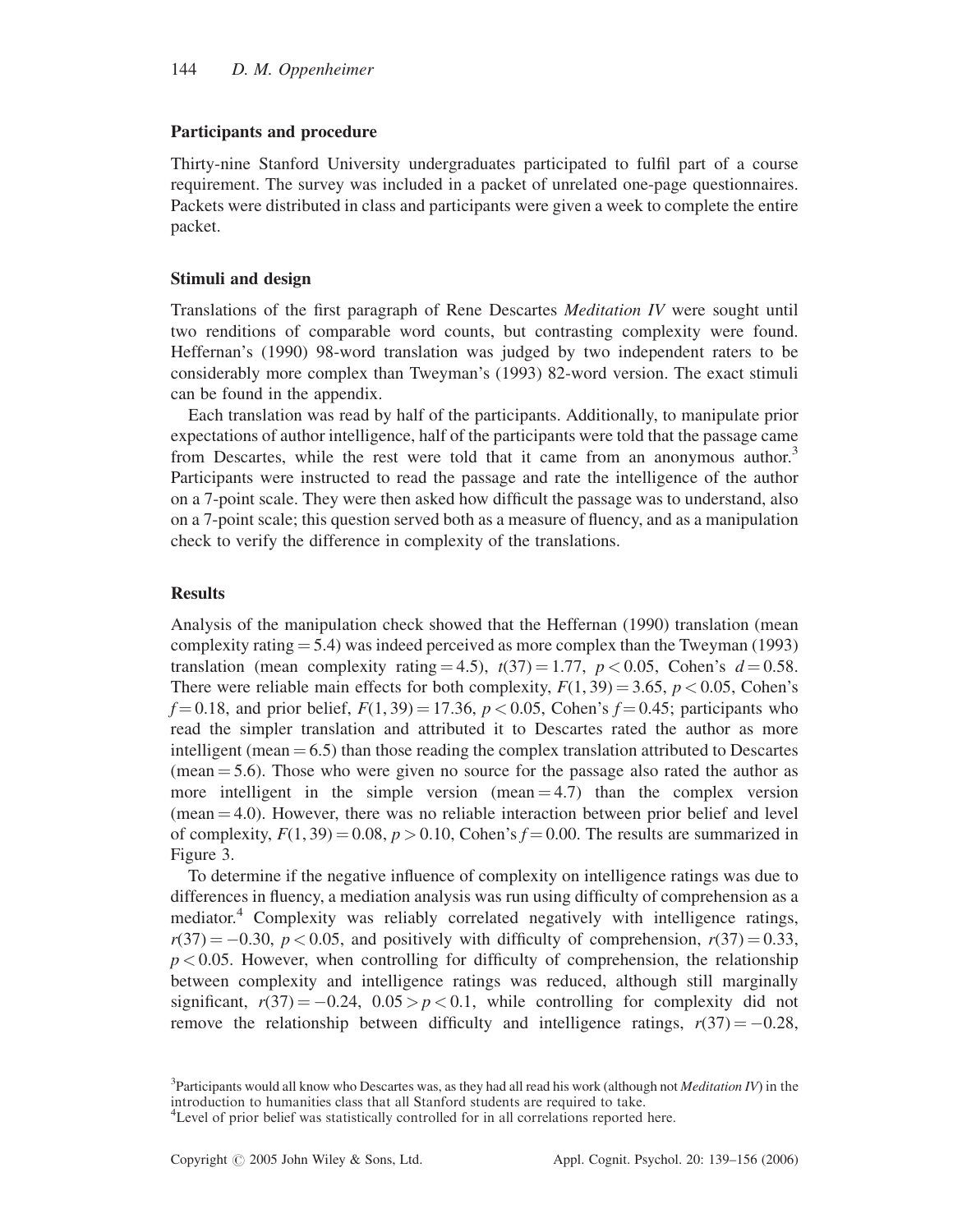

Figure 3. Intelligence ratings of the authors of two different translations of Descartes Meditation IV, when attributed either to Descartes or to an anonymous author



Figure 4. Mediation analysis in Experiment 2

 $p < 0.05$ . While these results are in the right direction and suggest a mediation effect, they do not achieve statistical significance when analysed by a Sobel test,  $z = 1.2$ ,  $p > 0.05$ . The results are summarized in Figure 4.

## **Discussion**

The results of Experiment 2 support those of Experiment 1. Once again, complexity negatively influenced raters' assessments of texts. This relationship was found regardless of the raters' prior expectations of the author's intelligence. While the data suggest that the process may be mediated by fluency, the failure to reach statistical significance means that it is difficult to draw strong conclusions. However, in light of the fact that the mediation analysis was reliable in Experiment 1, and was in the predicted direction for Experiment 2, normatively one should have increased confidence in the reliability of the effect (Tversky & Kahneman, 1971). This is especially true in light of the fact that Sobel tests have been shown to be overly conservative estimators of statistical significance (Mackinnon, Lockwood, Hoffman, West, & Sheets, 2002).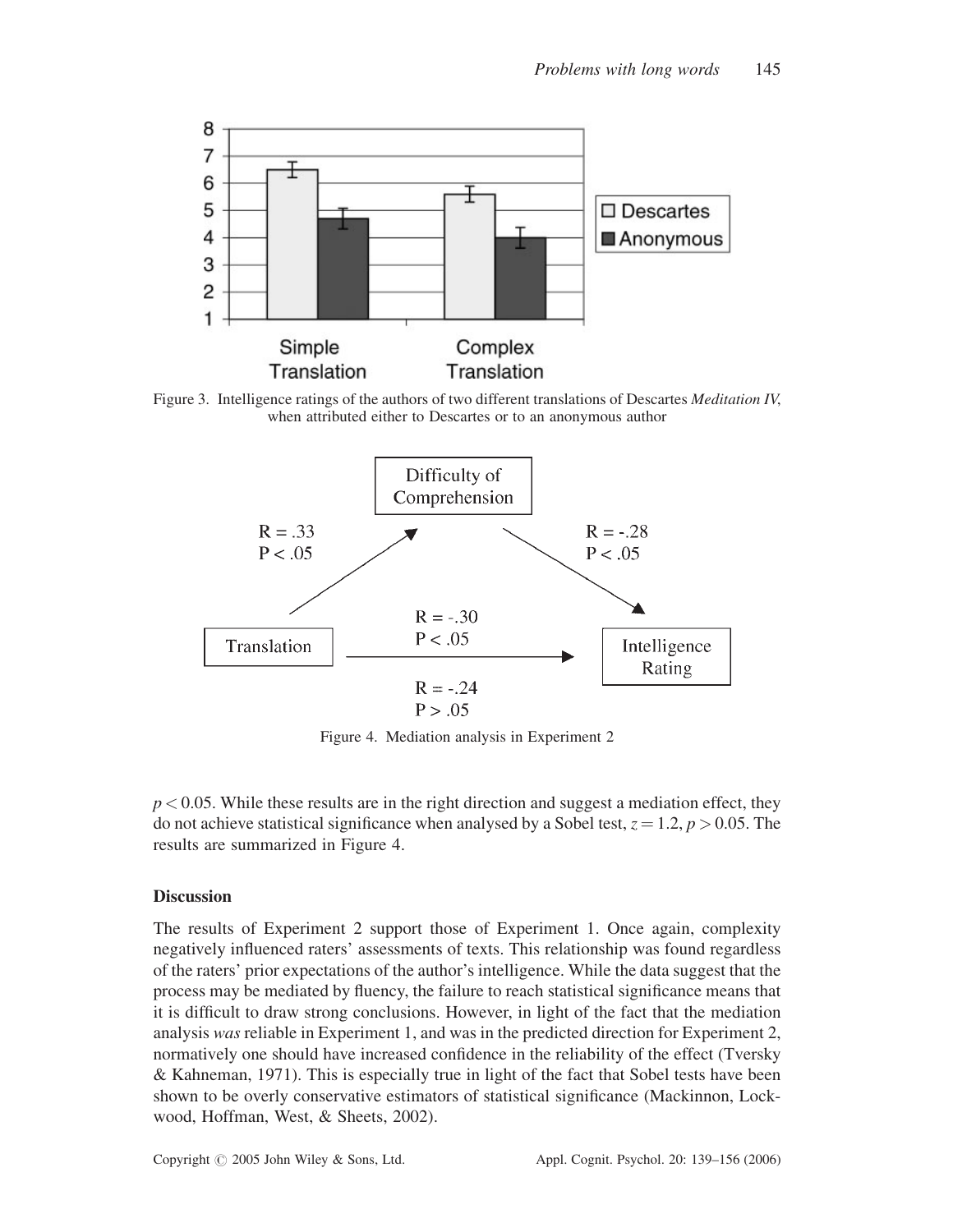However, aside from the mediation analysis, there are other challenges in interpreting this experiment. Some translators are better than others. A less accomplished translator might create a less fluent text for reasons completely unrelated to word complexity. It seems possible that the reason that the more complex text was judged to have come from a less intelligent author was simply because the translation was not as skillful.

Thus, results from the first two experiments could be due to the fact that the complex essays were in actuality worse papers. As such, it was important to run a third study to try and ensure that the lower ratings are due to the use of complex vocabulary instead of inferior quality papers.

#### EXPERIMENT 3

The word replacement paradigm used in Experiment 1 was problematic because using an algorithmic approach to word replacement leads to the possibility of including imprecise synonyms, impairing flow and generally making the essay less coherent. If it were indeed the case that algorithmic word replacement leads to poorer essays, then one would expect that the process should also harm an essay modified to use simpler vocabulary. However the fluency account leads to the opposite prediction; less complex essays should be rated as coming from more intelligent authors. To test these contrasting predictions Experiment 3 used the same procedure as Experiment 1 but systematically simplified text.

#### Participants and procedure

Thirty-five Stanford University undergraduates participated to fulfil part of a course requirement. Surveys were included in a packet of unrelated one-page questionnaires that were filled out in a one-hour lab session. An additional 50 Stanford University undergraduates were recruited outside of dining halls and filled out only the relevant survey.

#### Stimuli and design

Twenty-five randomly chosen dissertation abstracts from the Stanford University sociology department were examined, and the abstract with the highest proportion of words of nine letters or longer was chosen (Chang, 1993). The first two paragraphs (144 words) were taken from the abstract. A 'simplified' version of each the excerpt was prepared by replacing every word of nine or more letters with its second shortest entry in the Microsoft Word 2000 thesaurus. Words that were shorter than any thesaurus entry, were not listed in the thesaurus, or for which there was no entry with the same linguistic sense were not replaced. If two entries were of the same length, the replacement was chosen alphabetically. When necessary, minor modifications were made to the essay to maintain the grammatical structure of a sentence (e.g. replacing 'an' with 'a' for replacement words beginning with consonants). Excerpts from the stimuli can be found in the appendix.

Participants were informed that the excerpt came from a sociology dissertation abstract. Participants were instructed to read the passage and rate the intelligence of the author on a 7-point scale. They were then asked how difficult the passage was to understand, also on a 7-point scale.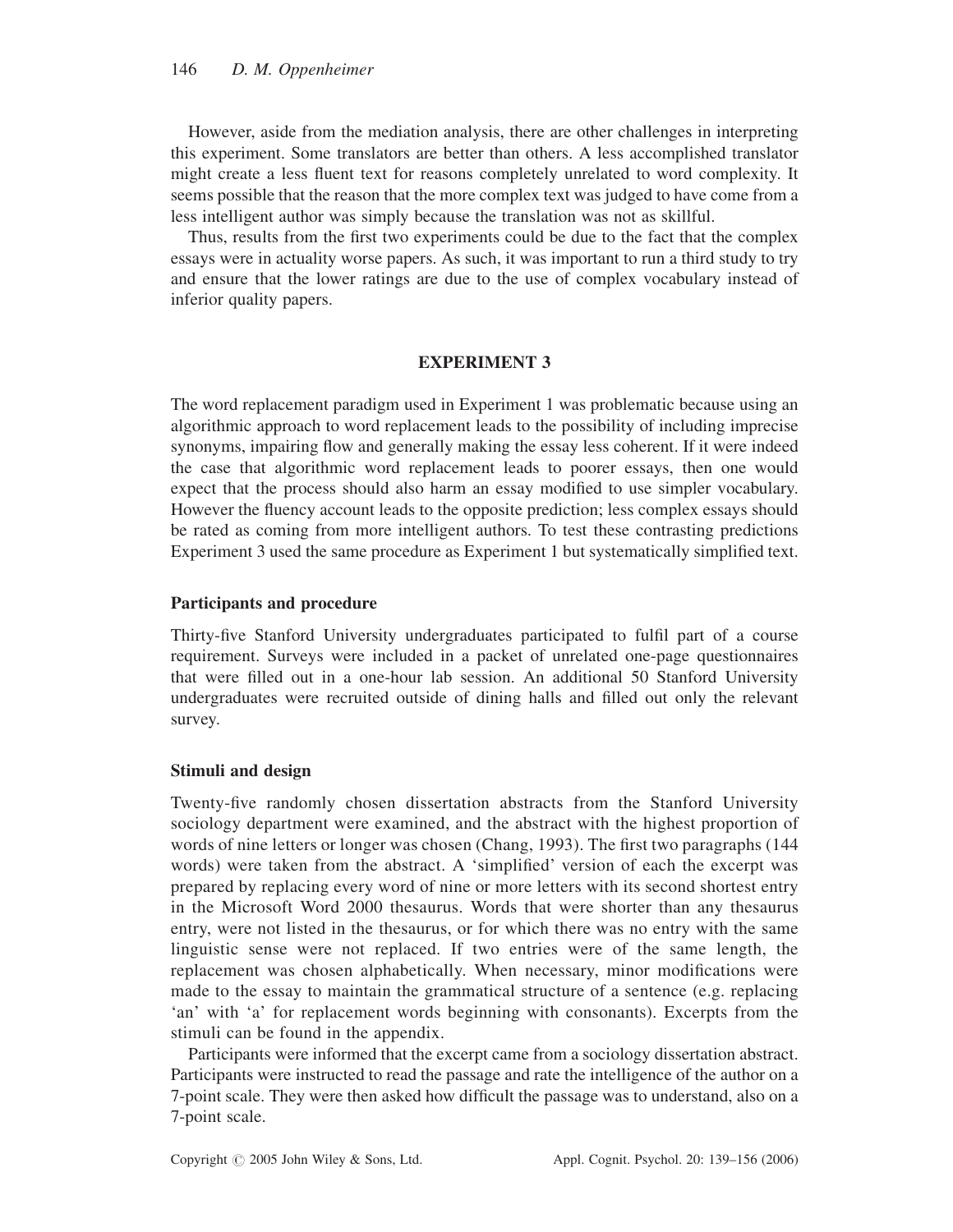#### **Results**

Analysis of the manipulation check showed that the 'simplified' version was indeed perceived as less complex (mean complexity rating  $=$  4.9) than the original excerpt (mean complexity rating = 5.6),  $t(83) = 2.327$ ,  $p < 0.05$ , Cohen's  $d = 0.53$ . There was also a reliable effect of complexity on intelligence judgements; participants who read the 'simplified' version rated the author as more intelligent (mean  $=$  4.80) than those reading the original version (mean = 4.26),  $t(83) = 1.988$ ,  $p < 0.05$ , Cohen's  $d = 0.44$ .

To determine if the negative influence of complexity on intelligence judgements was due to differences in fluency, a mediation analysis was run using difficulty of comprehension as a mediator. Complexity was reliably correlated with intelligence ratings,  $r(85) = -0.213$ ,  $p < 0.05$ , and difficulty of comprehension,  $r(85) = -0.247$ ,  $p < 0.05$ . However, when controlling for difficulty of comprehension, the relationship between complexity and intelligence ratings was reduced, although still marginally significant,  $r(85) = -0.196, 0.05 > p < 0.1$ . While these results are in the right direction and suggest a mediation effect, they do not achieve statistical significance when analyzed by a Sobel test,  $z = 0.75$ ,  $p > 0.05$ .

#### **Discussion**

The results of Experiment 3 further support the notion that the use of overly complex words leads to lower evaluations of a text's author. While in Experiment 1 it could be argued that the replacement of words leads to stilted sounding text, in Experiment 3 the word-replacement condition actually increased judgements of intelligence. Further, given the fact that the replacement process was algorithmic, it seems unlikely that the improvements in the essays could be due to editing or experimenter bias. It is the use of overly complex words—not the word replacement process—that leads to decreased ratings of intelligence.

Additionally, in all three experiments the result appears to be at least partially mediated by fluency. In all experiments the data conforms to the pattern that one would expect if fluency were a mediator, and in Experiment 1 this pattern is demonstrated to be reliable. This fits well into Kahneman and Frederick's (2002) notion of attribute substitution; rating a person's intelligence or suitability for graduate admission is difficult, so people might use fluency as a proxy for these judgements. However, it is difficult to conclude that fluency is necessarily responsible for the effect because there was no direct manipulation of fluency in the first three experiments. Further, the lack of statistical reliability in the mediation analyses from Experiments 2 and 3 led to questions about whether the lowered evaluations of the complex text were due to fluency at all. Thus, it seems worthwhile to further explore the mechanism behind why added complexity lowers ratings of intelligence.

#### EXPERIMENT 4

If the fluency hypothesis is correct, then any manipulation that substantially reduces fluency should also reduce intelligence ratings. One method that has proven to be effective in reducing fluency is presenting the text in a font that is difficult to read (Norwick  $\&$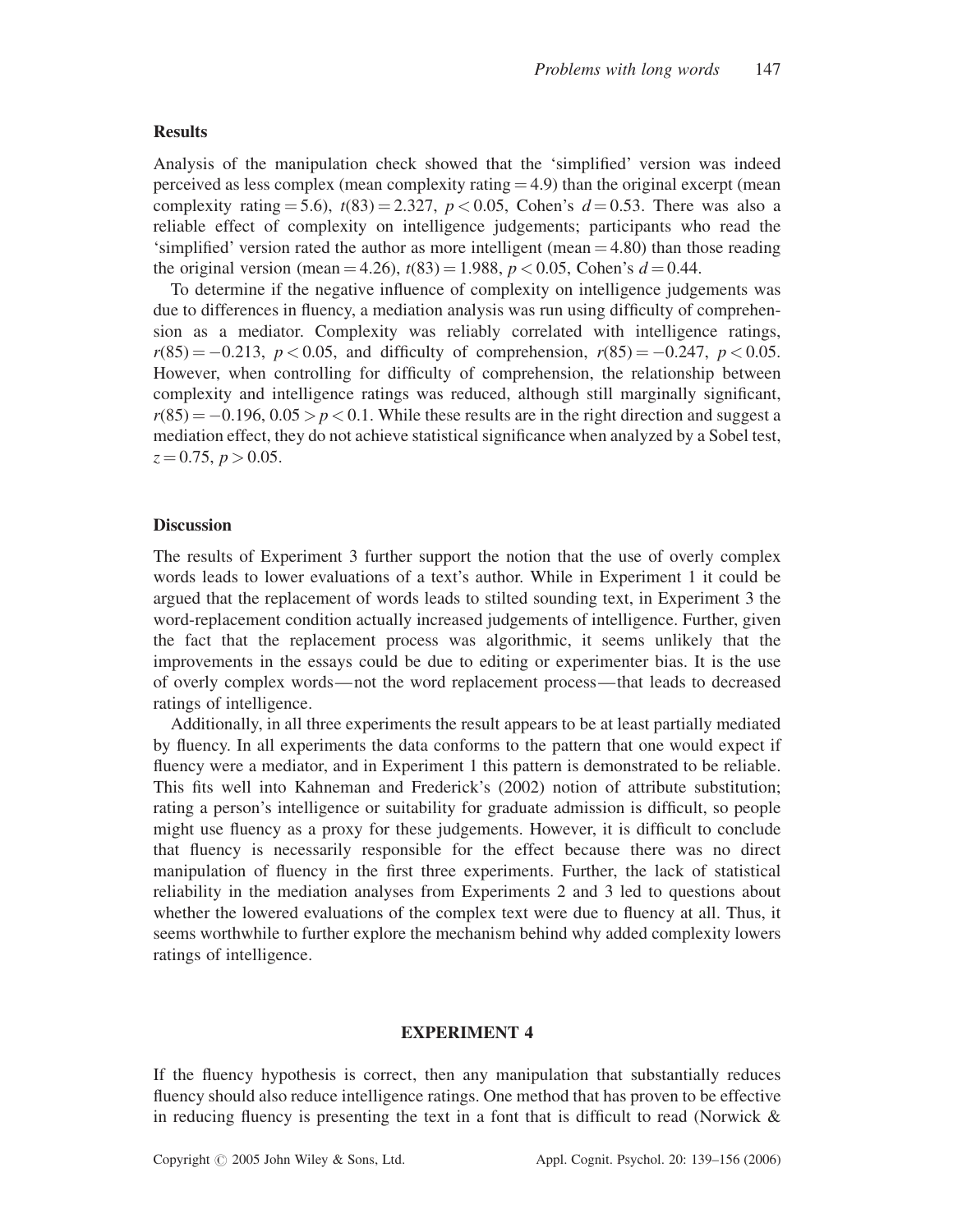## 148 D. M. Oppenheimer

Epley, 2002). By manipulating font, it was possible to examine whether fluency can influence intelligence ratings directly, or whether there was an unmeasured variable driving the mediation effects in Experiments 1–3.

## Participants and procedure

Fifty-one Stanford University undergraduates participated to fulfil part of a course requirement. The survey was included in a packet of unrelated one-page questionnaires. Packets were distributed in class, and participants were given a week to complete the entire packet.

## Stimuli and design

The unedited version of the highest quality essay from Experiment 1 (163 words) was used. A 'non-fluent' version of the excerpt was prepared by converting the document into italicized 'Juice ITC' font. The original version was in normal 'Times New Roman' font. Both versions used 12-point typeset. For an illustration of each of fonts, please see Figure 5.

An example of what text looks like in italicized Juice ITC 12 point font

An example of what text looks like in Times New Roman 12 point font

Figure 5. Illustrations of the fonts in both the fluent and non-fluent versions of the questionnaire

Each participant received only one excerpt. Participants were informed that the excerpt came from a personal statement for graduate study in the Stanford English Department. They were instructed to read the passage, and rate the author's intelligence on a 7-point scale. To prevent participants from believing that the author of the text had chosen that font (as font selection could be cue about intelligence) the instructions and rating scales were also written in the corresponding font. Thus, participants would attribute font selection to the experimenter instead of the text's author.

## Results

Post-experimental interviews of randomly selected participants  $(n = 5)$  confirmed that participants attributed the font selection to the experimenter rather than to the author of the essay. There was a reliable effect of font on intelligence judgements; participants who read the 'non-fluent' version rated the author as less intelligent (mean  $=$  4.04) than those reading the original version (mean = 4.50),  $t(49) = 1.69$ ,  $p < 0.05$  one-tailed, Cohen's  $d = 0.48.$ 

## **Discussion**

Experiment 4 directly manipulated fluency, and found that fluency impacted intelligence ratings. When texts were written in a font that was difficult to read, the author of the text was judged to be less intelligent. Taken in conjunction with the mediation analyses in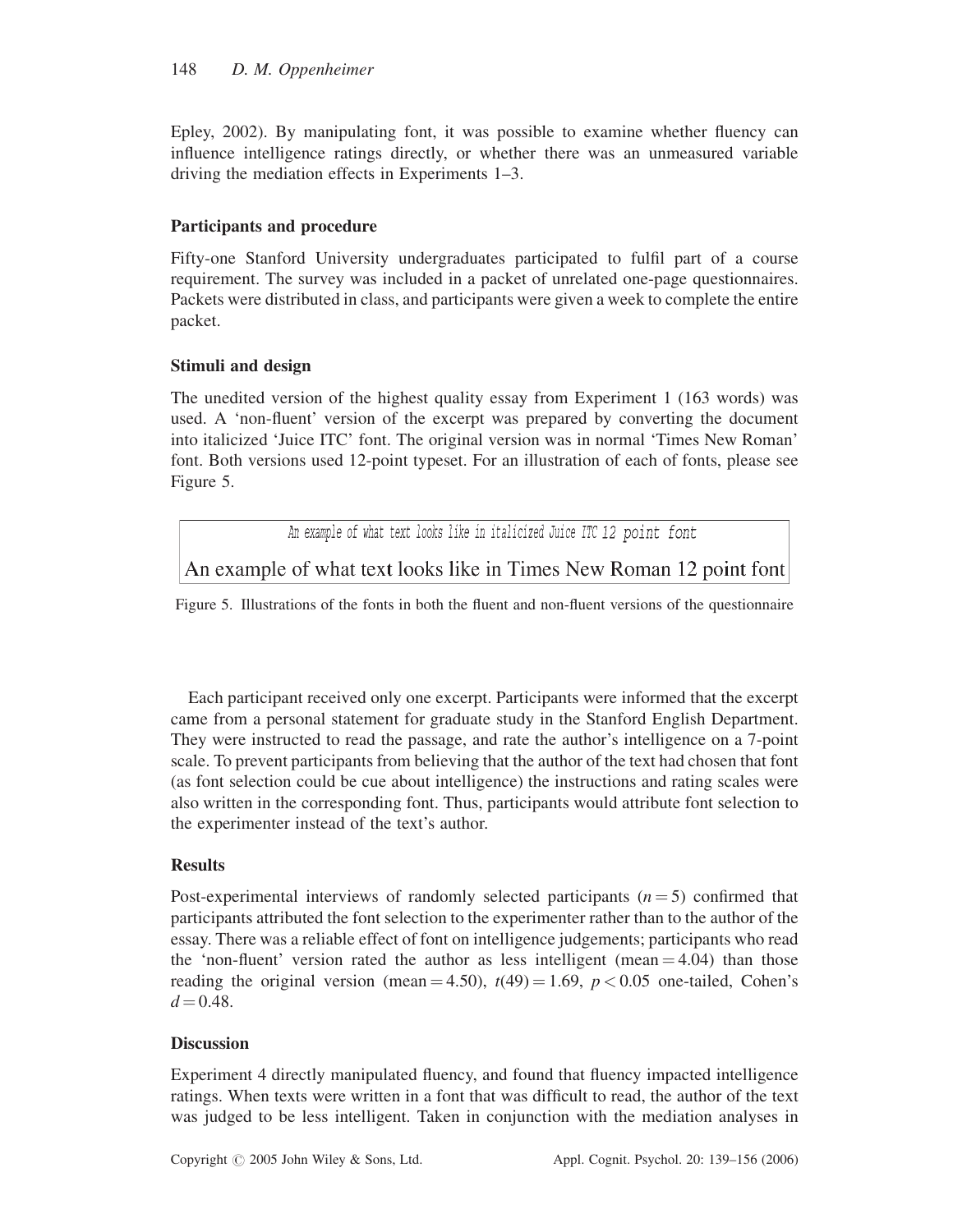Experiments 1–3, this strongly suggests that complex vocabulary makes texts harder to read, which in turn lowers judgements of an author's intelligence.

If, as Experiments 1–4 suggest, fluency is the driving factor behind these effects, then one ought to be able to reverse the direction of the effect by making people aware that the source of the low fluency is irrelevant to judgement. People tend to attribute events to a single cause, rather than multiple causes (Einhorn & Hogarth, 1986; Kelley, 1973). Thus, when one cause is known to have occurred, people think that other causes are less likely to have also occurred. This phenomenon applies to the metacognitive experience of fluency (Oppenheimer, 2004; Schwarz, 2004; Whittlesea & Williams, 1998). When obvious causes for low fluency exist that are not relevant to the judgement that is being made, people reduce their reliance on fluency as a cue; in fact, in an effort not to be influenced by the irrelevant source of fluency, they overcompensate and are biased in the opposite direction (see Wilson & Brekke, 1994 for a review of overcompensation effects).

For example, Oppenheimer (2004) asked people to make judgements about surname frequency, a task for which people typically use fluency as a cue (Tversky & Kahneman, 1973). In a series of experiments, he showed that in the presence of obvious causes for fluency that had no bearing on frequency—such as personal relevance, or a famous individual associated with that name—people no longer used fluency in making their judgement. In fact, they tended to rate the fluent name as less frequent rather than more frequent when a salient cause for fluency was available.

Spontaneous discounting of fluency suggests that conscious awareness of the source of low fluency should undermine the effectiveness of the fluency manipulation. In fact, if there is an obvious cause for lack of fluency the trends might actually reverse as people overcompensate in their attempt not to be influenced by fluency. Experiment 5 investigates this possibility.

#### EXPERIMENT 5

One method for lowering fluency and making the source of the decreased fluency obvious, is the 'low toner' paradigm (Oppenheimer & Frank, under review). Documents printed from a printer that is low in toner are hard to read because the text is not as dark on the page as usual, and the text has streaks running through it. However, the cause of the lack of fluency is immediately obvious to anybody who has ever observed a low toner document. Because the reason for the low fluency will be obvious to participants, a fluency account would predict that people would discount their lack of fluency. In an effort not to be influenced by the irrelevant fluency information, people are likely to overcompensate, and have their judgements skewed in the other direction (Oppenheimer, 2004).

#### Method

#### Participants and procedure

Twenty-seven Stanford University undergraduates participated to fulfil part of a course requirement. The survey was included in a packet of unrelated one-page questionnaires. Packets were distributed in class, and participants were given a week to complete the entire packet.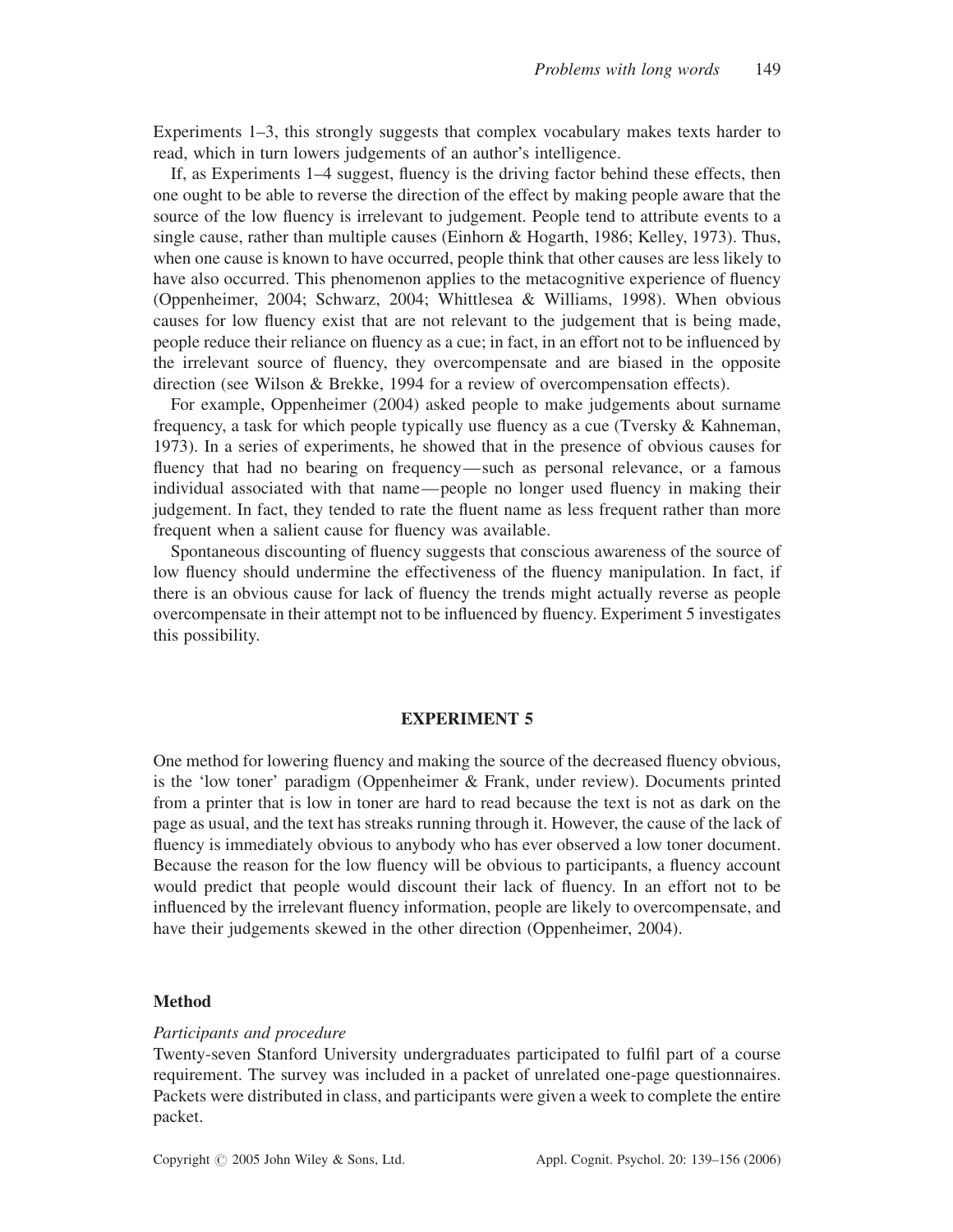#### Stimuli and design

The unedited version of a randomly chosen essay from Experiment 1 was used. Both conditions were prepared using standard 12 point 'Times New Roman' font. The 'nonfluent' version of the excerpt was created by waiting until the departmental printer was low on toner, and printing the surveys out while the toner was low. For a scanned image of the stimuli, please see Figure 6.

Each participant received the excerpt either in normal or low-toner font. Participants were informed that the excerpt came from a personal statement for graduate study in the Stanford English Department. They were instructed to read the passage, decide whether or not to accept the applicant, and rate their confidence in their decision on a 7-point scale (as in Experiment 1). They were also asked to rate the author's intelligence on a 7-point scale (as in Experiments 2 and 3).

## Personal Statements for Graduate Studies a the Stanford University English **Department:** Please read the following perbelow.

Through six years of teaching experience in challenging and intriguing to me than the teinstruction has led me to two principal areas graduate work: computers in the composing. Over the past three years I have become espcomposing with computers. I have used myobserve different stages of writing processes is in the use of computers as tools for respongraduate study, I would like to further explor. networks assisting in revision processes. I am writing centers and would like to study how approaches and aid us in our writing tasks.

# nal statement, and answer the questions

public schools, nothing has proved more ing of writing. My experience in writing hich I desire to research further in my ocess and writing across the curriculum. ally interested in the developing field of glish classes as informal laboratories to computers. My current experimentation and revision via a distance network. In my the range of possibilities of computers and also interested in the design of computer ese environments both change our

#### Personal Statements for Graduate Studies in the Stanford University English Department: Please read the following personal statement, and answer the questions below.

Through six years of teaching experience in the public schools, nothing has proved more challenging and intriguing to me than the teaching of writing. My experience in writing instruction has led me to two principal areas which I desire to research further in my graduate work: computers in the composing process and writing across the curriculum. Over the past three years I have become especially interested in the developing field of composing with computers. I have used my English classes as informal laboratories to observe different stages of writing processes on computers. My current experimentation is in the use of computers as tools for response and revision via a distance network. In my graduate study, I would like to further explore the range of possibilities of computers and networks assisting in revision processes. I am also interested in the design of computer writing centers and would like to study how these environments both change our approaches and aid us in our writing tasks.

Figure 6. Scanned images of the low toner version of the excerpt, and the original excerpt that were used in Experiment 5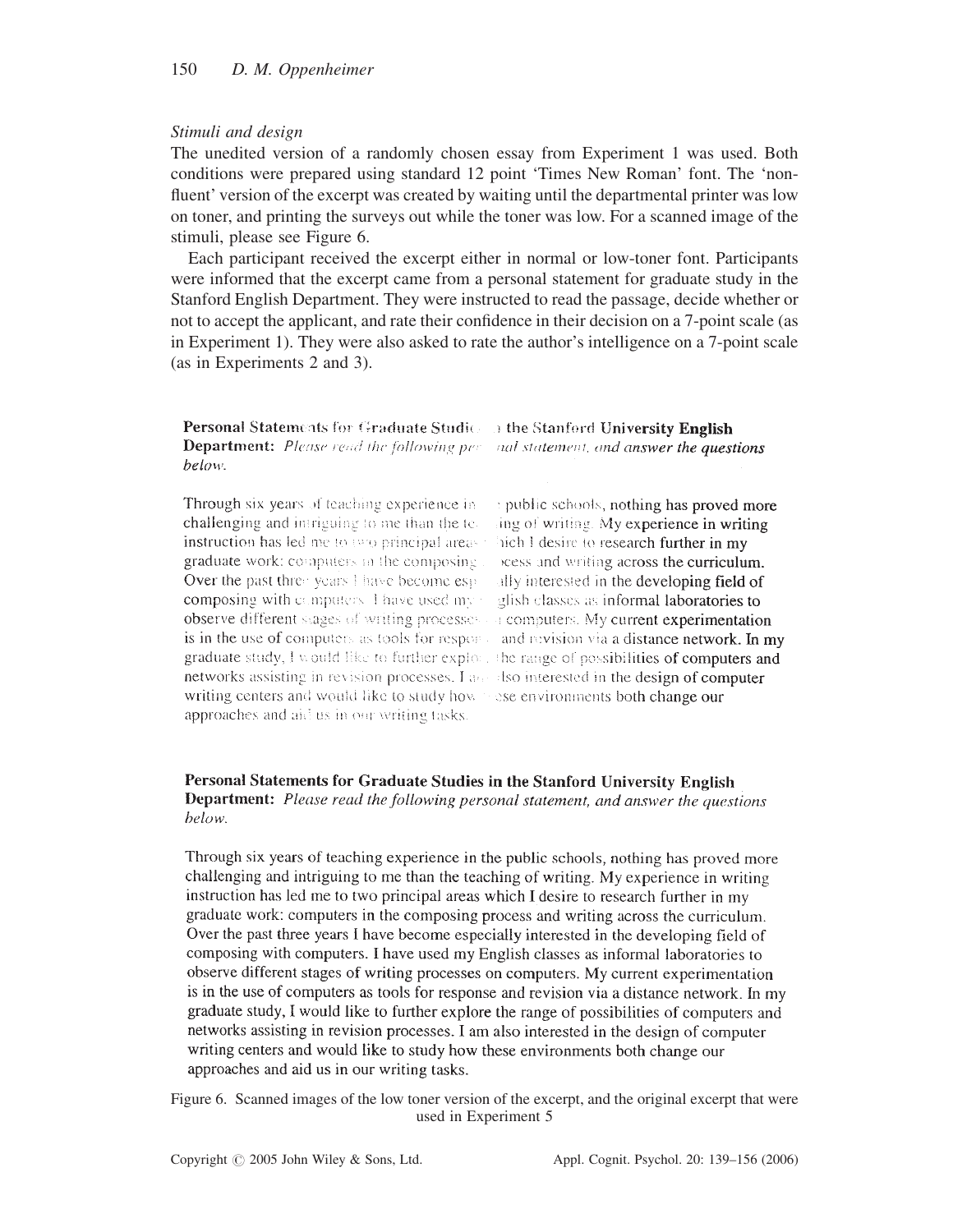#### **Results**

As in Experiment 1, acceptance ratings  $(+1$  for accept,  $-1$  for reject) were multiplied by confidence ratings to create a  $-7$  to 7 scale of admission confidence. As predicted, participants in the low toner condition were more likely to recommend acceptance for the applicant (mean  $= 2.0$ ) than those in the normal font condition (mean  $= -1.8$ ). This difference was reliable,  $t(25) = 2.15$ ,  $p < 0.05$ , Cohen's  $d = 0.86$ . Additionally, participants in the low toner conditions reliably rated the author as more intelligent (mean  $= 5.0$ ) than those in the normal condition (mean = 4.0),  $t(25) = 2.72$ ,  $p < 0.05$ , Cohen's  $d = 1.09$ .

## Discussion

As predicted by the fluency account, when an obvious source for the lack of fluency is present, people discount that lack of fluency when making their judgement. They do so to such an extent that they end up biasing their judgement in the opposite direction! This trend can not be explained by unpleasant mood lowering ratings across the board. Instead, the effect seems to be constrained by the manner in which fluency is processed; when there is no obvious source of fluency (Experiment 4) then intelligence judgements are lowered, but in the presence of an obvious source of fluency (Experiment 5) intelligence judgements increase.<sup>5</sup>

#### GENERAL DISCUSSION

In the first three experiments, the negative consequences of needless complexity were shown in widely disparate domains (personal statements, sociology dissertation abstracts and philosophical essays), across different types of judgements (acceptance decisions and intelligence ratings), and using distinct paradigms (active word replacement and translation differences). The effect was demonstrated regardless of the quality of the original essay or prior beliefs about a text's quality. All in all, the effect is extremely robust: needless complexity leads to negative evaluations.

The results further suggest that this effect is due to lowered processing fluency. Experiment 4 shows that directly reducing fluency through a standard font manipulation (e.g. Norwick & Epley, 2002) leads to lower intelligence judgements. Further, Experiment 5 demonstrated that if the source of reduced fluency becomes obvious, participants will discount their lack of fluency, which reverses the direction of the effect. Mediation analyses in Experiments 1–3 suggest a similar process is occurring with complex vocabulary. However, it is worth noting that although Experiment 1 and Experiment 3 were conceptually very similar, the results of the mediation analyses varied in regard to their reliability. This suggests that while fluency clearly influences intelligence judgements, there are most certainly other factors in play as well. For

<sup>&</sup>lt;sup>5</sup>One question that arises from this study is what sources are 'obvious' enough to elicit spontaneous discounting. A challenge that arises in answering this question, is that how 'obvious' the source needs to be varies depending on the situation; sources need to be much more salient to elicit discounting when time constraints are imposed, and need be much less so when participants are highly motivated to thoroughly think through their judgements (Oppenheimer & Monin, in prep). Further investigation in this area is clearly important, although well beyond the scope of the current paper.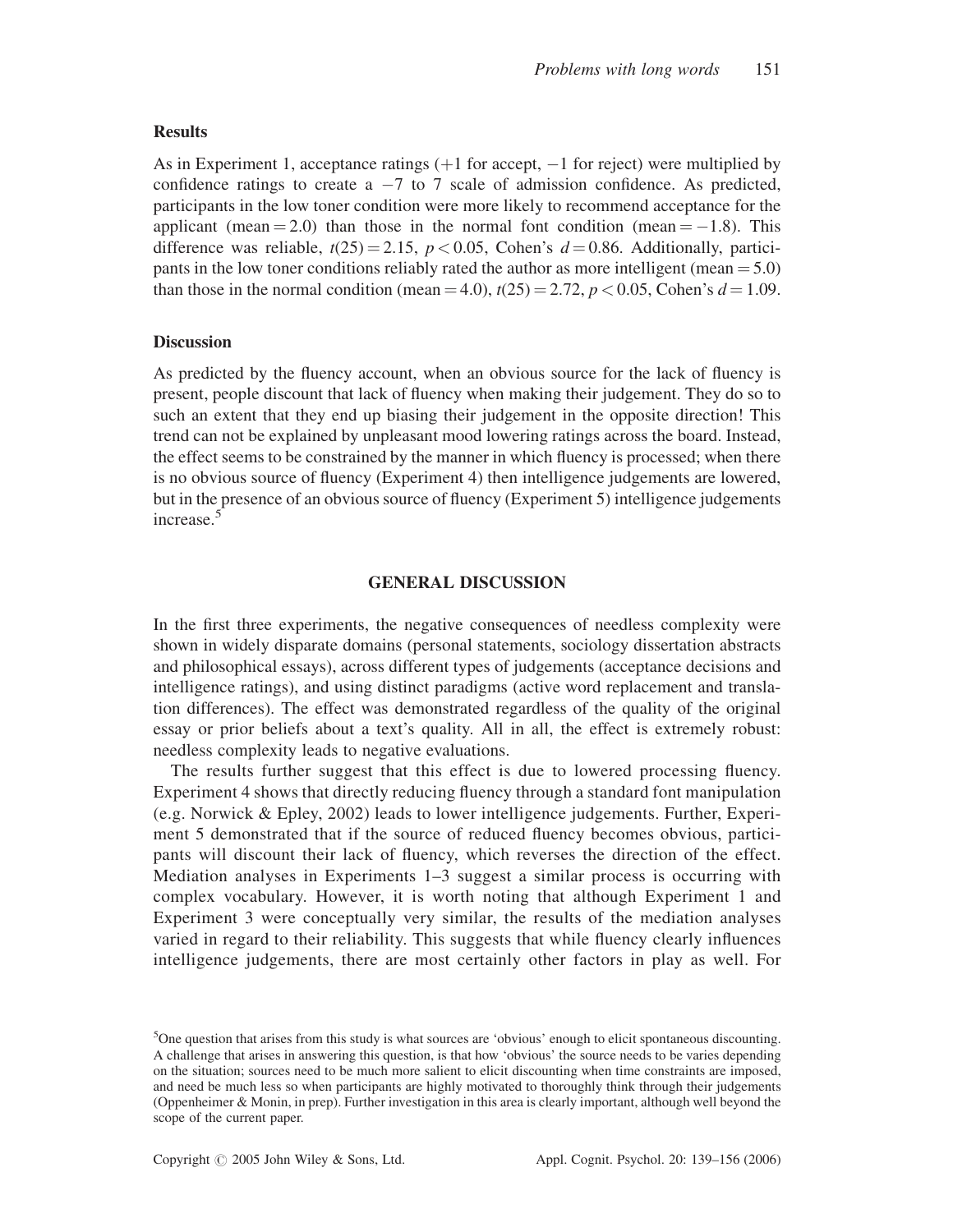example, attributions of author intent or expectations about standard complexity in a given domain (e.g. the belief that dissertations should be more complex than admissions essays) might very well play a role as well. While it is undoubtedly worthwhile to identify and empirically investigate these other factors, doing so is beyond the scope of this paper. At this point, however, one can conclude that fluency clearly is at least partially responsible for the effect, and since longer words lower fluency they can have a negative impact on intelligence judgements.

However, one cannot conclude from these results that using long words is always problematic. For one thing, the population tested in these studies is extremely limited. Stanford students are both well educated and motivated; it is possible that this pattern of results was found only because participants were able to understand the complex vocabulary, and made the effort to muddle through to the content beneath. Similarly, one could imagine that experts in a given field (who are more familiar with the jargon) would react differently to simplified essays than novices. For one, the experts would find the jargon a great deal more fluent than non-experts. Additionally, a lack of jargon might be a signal that the author is not an in-group member of the field; this could lead to simplified writing being negatively associated with intelligence. Thus, further research is necessary to determine if these results generalize to the population as a whole.

Another limitation is that these studies exclusively examined written text; it is unclear whether the same effects would apply to oral conversation as well. Finally, there are many times when a long word is appropriate, because it is more precise or concise. These studies primarily investigated the use of needless complexity in writing. When a long word is actually the best word for the occasion, it very well may be that using it will lead to positive appraisals. Indeed, these studies can not rule out the possibility that in some situations judicious use of a thesaurus will improve the quality of writing. A thesaurus could be used to help select the most appropriate word for a given argument such that decreases in fluency are overridden by increases by other positive attributes of a given word substitution.

It is also worth examining potential boundary conditions of the effect. While the present studies have primarily investigated the impact of complexity on intelligence judgements, it seems possible that other dimensions such as liking, sociability or trustworthiness could be impacted as well. Likely, the extent to which other dimensions are impacted will be related to people's naïve theories of how fluency is related to those dimensions (Schwarz, 2004). If people tend to believe that fluency is positively correlated with sociability, then increasing complexity of a text should lead to lower judgements of the author's sociability. Alternatively, if people tend to believe that fluency is negatively correlated with sociability, then fluency would have the opposite effect on judgement. This leads to the intriguing possibility that if participants could somehow be primed to think that disfluent text tended to come from more intelligent authors, one would expect the results from this set of studies to reverse.

However, it seems that people's naive theories of fluency tend to lead them to negatively associate complexity and intelligence. This has some interesting ramifications. The most straightforward of these is that authors should avoid needless complexity. As reported in the introduction of this paper, a vast majority of Stanford students use a strategy of complexity when writing papers and this is undoubtedly true at campuses and businesses across the country. However, this research shows that such strategies tend to backfire. This finding could be broadly applied to help people improve their writing, and receive more positive evaluations of their work.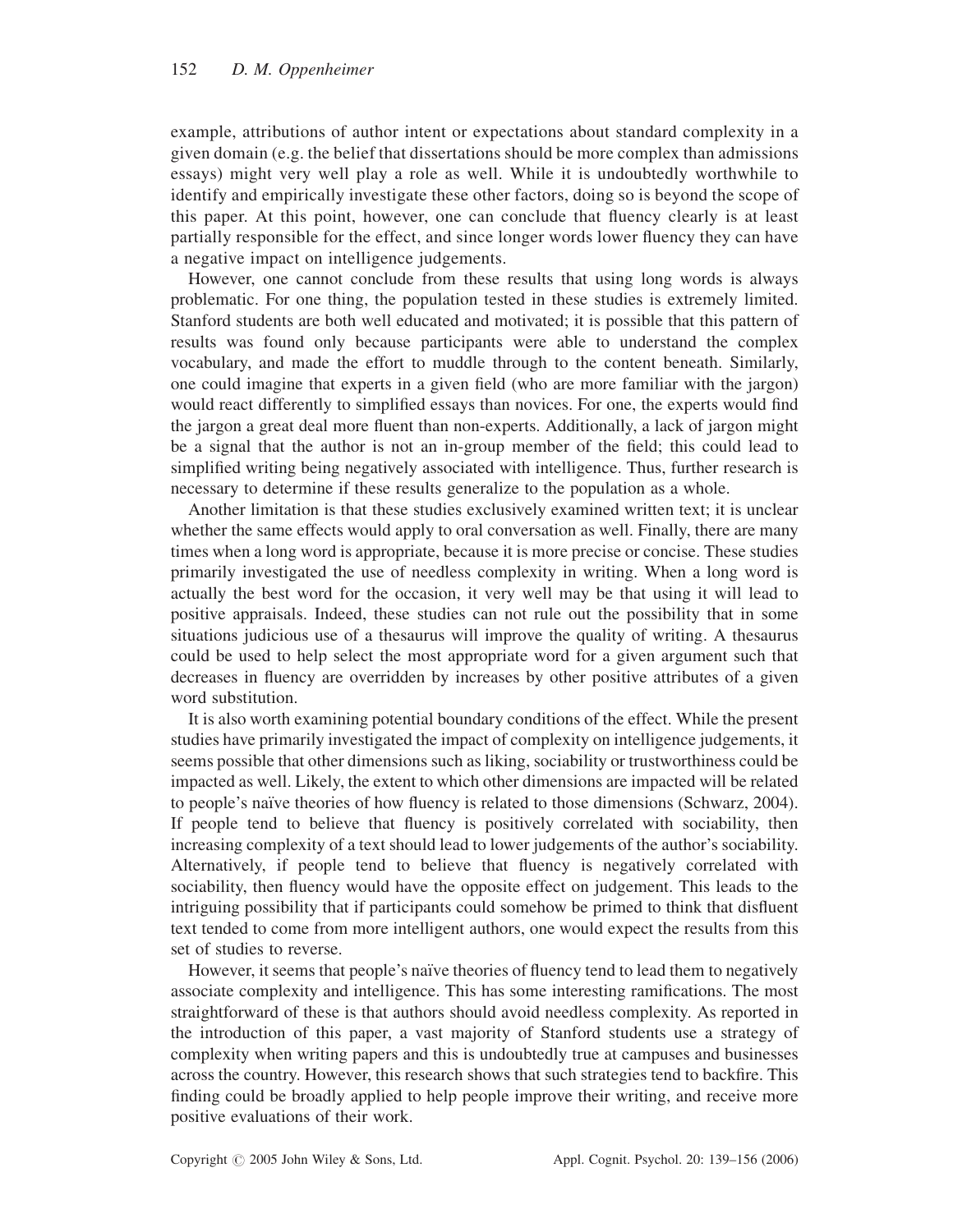Secondly, there are some exciting potential applications that become apparent by examining when people are more likely to complicate their writing. Pennebaker and Lay (2002) have shown that people are more likely to use big words when they are feeling the most insecure. One can imagine that a minority student under stereotype threat (Steele, 1997) might be inclined to increase complexity in his/her writing which would backfire and cause teachers to have lower opinions of the student's intelligence. Likewise leaders facing crucial decisions might use more complex vocabulary and end up undermining others' confidence in their leadership ability. Thus it may be worthwhile to investigate ways of either preventing the tendency to use needless complexity, or look at ways that fluency biases might be overcome.

In the interim, we can conclude one thing. The pundits are likely right: write clearly and simply if you can, and you'll be more likely to be thought of as intelligent.

#### ACKNOWLEDGEMENTS

This material is based on work supported under a National Science Foundation Graduate Research Fellowship. The author thanks Chip Heath, Michelle Keller, Joel Allan, Busayo Ojumu, Jessica Laughlin, Norbert Schwarz, Bruce Whittlesea, Colleen Kelley, Stephen Lindsay, James Pennebaker, Benoit Monin, Herb Clark and the SLUGs, and several anonymous reviewers for advice and support.

#### **REFERENCES**

- Bem, D. J. (1995). Writing a review article for Psychological Bulletin. Psychological Bulletin, 118, 172–177.
- Chang, P. M. Y. (1993). An institutional analysis of the evolution of the denominational system in American Protestantism, 1790–1980. Unpublished doctoral dissertation, Stanford University.
- Descartes, R. (1990). Meditations on first philosophy (G. Heffernan, Trans.). London: University of Notre Dame Press. (Original work published 1641).
- Descartes, R. (1993). Meditations on First Philosophy (S. Tweyman, Trans.). London: Routledge. (Original work published 1641).
- Einhorn, H., & Hogarth, R. (1986). Judging probable cause. Psychological Bulletin, 99, 3–19.
- Festinger, L. (1957). A theory of cognitive dissonance. Stanford, CA: Stanford University Press.
- Grice, H. (1975). Logic and conversation. In P. Cole, & J. L. Morgan (Eds.), Syntax and semantics 3: Speech acts (pp. 41–58). New York: Academic Press.
- Jacoby, L. L., Kelley, C. M., Brown, J., & Jasechko, J. (1989). Becoming famous overnight: limits on the ability to avoid unconscious influences of the past. Journal of Personality and Social Psychology, 56, 326–338.
- Kahneman, D., & Frederick, S. (2002). Representativeness revisited: attribute substitution in intuitive judgment. In T. Gilovich, D. Griffin, & D. Kahneman (Eds.), Heuristics and biases. New York: Cambridge Press.
- Kelley, H. H. (1973). The process of causal attribution. American Psychologist, 28, 107–128.
- MacKinnon, D. P., Lockwood, C. M., Hoffman, J. M., West, S. G., & Sheets, V. (2002). A comparison of methods to test mediation and other intervening variable effects. Psychological Methods, 7(1), 83–104.
- Norwick, R. J., & Epley, N. (November, 2002). Confidence as inference from subjective experience. Talk presented at the meeting of the Society for Judgment and Decision Making, Kansas City, MO.
- Oppenheimer, D. M. (2004). Spontaneous discounting of availability in frequency judgment tasks. Psychological Science, 15(2), 100–105.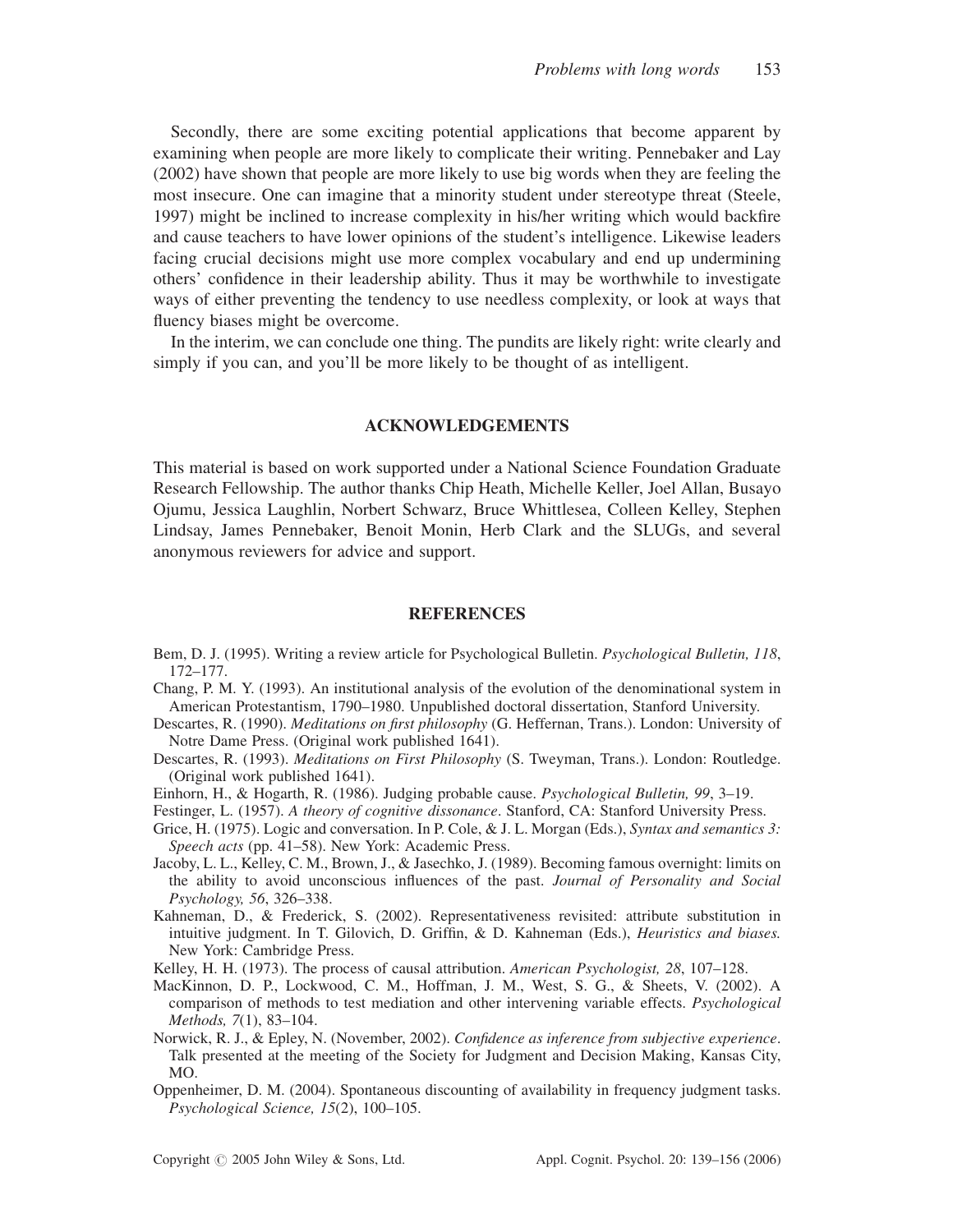- Oppenheimer, D. M., & Frank, M. C. (submitted). A rose in any other font wouldn't smell as sweet: fluency effects in categorization.
- Oppenheimer, D. M., & Monin, B. (in prep). Factors influencing spontaneous discounting of fluency in frequency judgment.
- Pennebaker, J. W., & King, L. A. (1999). Linguistic styles: language use as an individual difference. Journal of Personality and Social Psychology, 77, 1296–1312.
- Pennebaker, J. W., & Lay, T. C. (2002). Language use and personality during crises: analysis of Mayor Rudolph Giuliani's press conferences. Journal of Research in Personality, 36 271-282.
- Publication Manual of the American Psychological Association (4th ed.). (1996). Washington, D.C.: American Psychological Association.
- Reber, R., & Schwarz, N. (1999). Effects of perceptual fluency on judgments of truth. Consciousness and Cognition, 8, 338–342.
- Reber, R., Winkielman, P., & Schwarz, N. (1998). Effects of perceptual fluency on affective judgments. Psychological Science, 9, 45–48.
- Schwarz, N. (2004). Meta-cognitive experiences in consumer decision making. Journal of Consumer Research, 14(4), 332–348.
- Spearman, C. (1904). General intelligence, objective determined and measured. American Journal of Psychology, 15, 201–293.
- Steele, C. M. (1997). A threat in the air: how stereotypes shape the intellectual identities and performance of women and African-Americans. American Psychologist, 52, 613–629.
- Strunk, W., Jr., & White, E. B. (1979). The elements of style (3rd ed.). New York: Macmillan.
- Tversky, A., & Kahneman, D. (1971). Belief in the law of small numbers. Psychological Bulletin, 76, 105–110.
- Tversky, A., & Kahneman, D. (1973). Availability: a heuristic for judging frequency and probability. Cognitive Psychology, 5(2), 207–232.
- Whittlesea, B. W. A., & Williams, L. D. (1998). Why do strangers feel familiar, but friends don't? The unexpected basis of feelings of familiarity. Acta Psychologica, 98, 141–166.
- Whittlesea, B. W. A., & Williams, L. D. (2001a). The discrepancy-attribution hypothesis I: the heuristic basis of feelings of familiarity. Journal of Experimental Psychology: Learning, Memory, and Cognition, 27(1), 3–13.
- Whittlesea, B. W. A., & Williams, L. D. (2001b). The discrepancy-attribution hypothesis II: expectation, uncertainty, surprise and feelings of familiarity. Journal of Experimental Psychology: Learning, Memory and Cognition, 27, 14–33.
- Wilson, T. D., & Brekke, N. C. (1994). Mental contamination and mental correction: unwanted influences on judgments and evaluations. Psychological Bulletin, 116, 117–142.

#### APPENDIX: EXAMPLES OF EXCERPTS USED AS STIMULI

#### Excerpts from graduate admissions essay (Experiment 1)

#### Original

- 1) I want to go to Graduate School so that I can learn to know literature well. I want to explore the shape and the meaning of the novel and its literary antecedents. I want to understand what the novel has meant in different literary periods, and what is likely to become. I want to explore its different forms, realism, naturalism and other modes, and the Victorian and Modernist consciousness as they are revealed.
- 2) Gold is not always a shifting, malleable metal; it is hardened by alloying with other metals, increasing its strength. I hope to go through a corresponding process at Stanford. I want to become a more solid citizen through exposure to other viewpoints and cultures, and by offering my own. I will mix with new perspectives; I will alloy with my fellow students, with my professors, and with the learning that both groups impart in order to become stronger academically, socially, and culturally.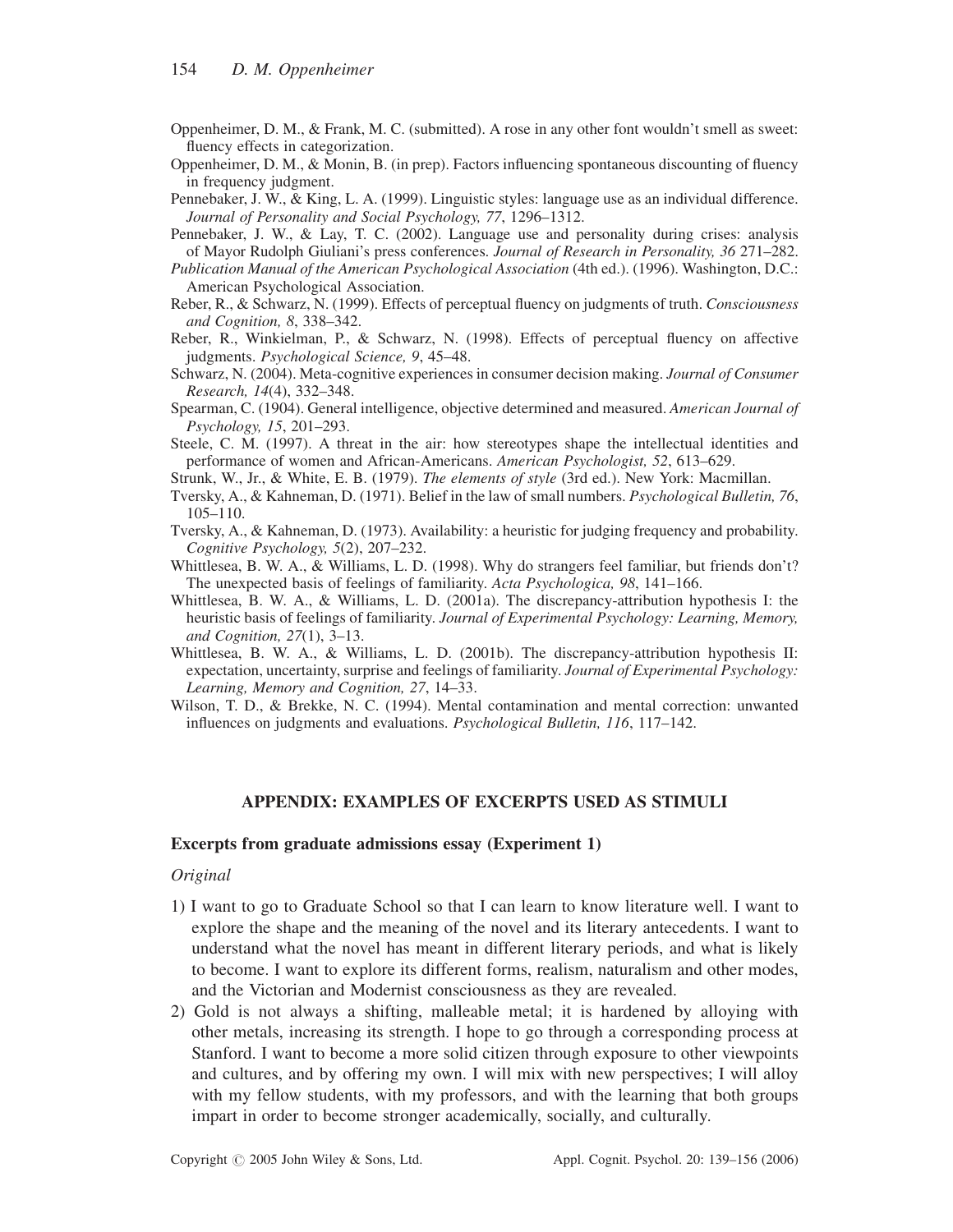## Moderate complexity (every 3rd applicable word lengthened)

- 1) I want to go to Graduate School so that I can learn to recognize literature well. I want to explore the character and the meaning of the novel and its literary antecedents. I desire to understand what the novel has represented in different literary periods, and what is likely to become. I desire to explore its different manners, realism, naturalism and other modes, and the Victorian and Modernist consciousness as they are revealed.
- 2) Gold is not always a shifting, malleable metal; it is consolidated by alloying with other metals, increasing its strength. I hope to go through a corresponding development at Stanford. I want to become a firmer solid citizen through exposure to other perspectives and cultures, and by offering my own. I will mix with novel perspectives; I will alloy with my fellow students, with my professors, and with the knowledge that both groups impart in order to become stronger academically, communally, and culturally.

## High complexity (every applicable word lengthened)

- 1) I desire to go to Graduate School so that I can learn to recognize literature satisfactorily. I want to investigate the character and the connotation of the narrative and its literary antecedents. I desire to comprehend what the narrative has represented in numerous literary periods, and what it is expected to become. I desire to investigate its numerous manners, realism, naturalism, and other approaches, and the Victorian and Modernist consciousness as they are discovered.
- 2) Gold is not constantly a changing, malleable metal; it is consolidated by alloying with additional metals, increasing its strength. I anticipate to go through a corresponding development at Stanford. I yearn to develop into a firmer substantial citizen through introduction to other perspectives and cultures, and by contributing with my own. I will combine it with novel perspectives; I will alloy with my associate scholars, with my professors, and with the knowledge that both groupings communicate in order to become stronger academically, communally and culturally.

## EXCERPT OF DIFFERENT TRANSLATIONS OF DESCARTES MEDITATION IV (EXPERIMENT 2)

## From Tweyman's (1993) translation

'Many other matters respecting the attributes of God and my own nature or mind remain for consideration; but I shall possibly on another occasion resume the investigation of these. Now (after first noting what must be done or avoided in order to arrive at a knowledge of the truth) my principal task is to endeavor to emerge from the state of doubt into which I have these last days fallen, and to see whether nothing certain can be known regarding material things'.

## From Heffernan's (1990) translation

'There remain to be investigated by me many things concerning the attributes of God, and many things concerning me myself or the nature of my mind. But I shall perhaps resume these things at another time, and now nothing seems to be more urgent (after I have noticed against what were to be cautioned and what were to be done in order to reach the truth)